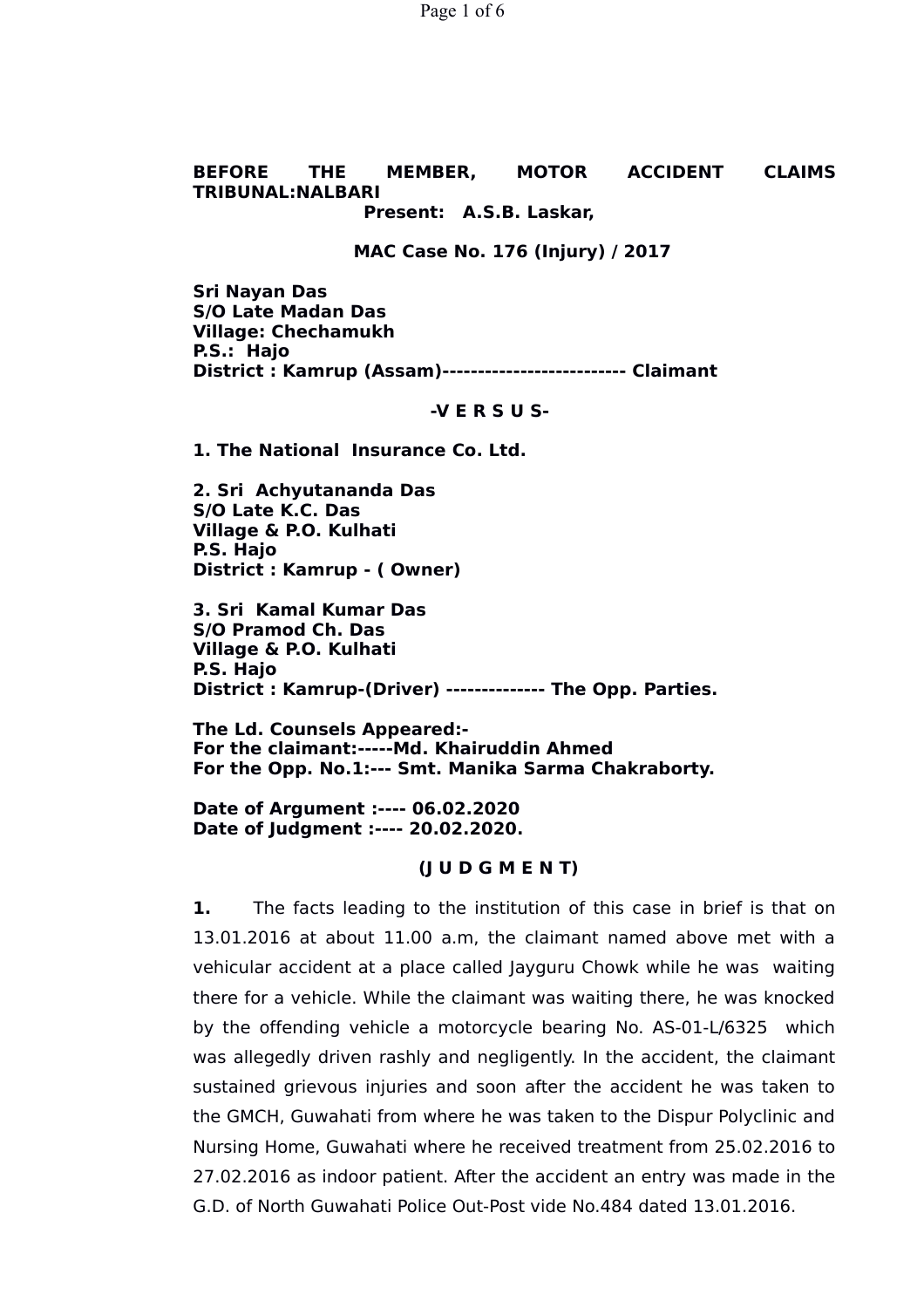**2.** Narrating the above stated facts in detail, the claimant filed a claim petition U/S 166/140 of the M.V. Act impleading the owner, rider and the insurer of the offending vehicle as opposite parties claiming compensation amounting to Rs. 10,00,000/- under different heads.

**3.** On receipt of the claim petition, same was admitted and notices were issued upon the opposite parties who also made their appearance and contested the case by filing their respective written statement.

**4.** In their written statement the opposite party No**.**1 & 2, the owner and rider of the offending vehicle challenged the maintainability of the case and contended that there was no rashness or negligence in driving the offending vehicle. They also contended that the vehicle was duly insured with the National Insurance Company Limited vide Policy No.200800/31/15/6200003936 which was valid till 26.12.2016. They further contended that the vehicle was driven with a valid driving license.

**5.** In its written statement, the opposite party No. 3, the National Insurance Company Ltd. also challenged the maintainability of the case. The Insurance Company denied all the averments and allegations made by the claimant in the claim petition. The Insurance Company also prayed for strict proof of the averments made by the claimant.

**6.** Thereafter, going through the pleadings and hearing the parties, the following issues were framed by my ld. Predecessor-in-office:-

## **Issues**

(i) Whether the claimant got injury on 13.01.2016 at about 11.00 a.m, due to rash and negligent driving by the rider of the offending vehicle no. AS-01-L/6325 ?

(ii) Whether the claimant is entitled to get any compensation as prayed for, and if so, to what extent and from whom?

(iii) To what other relief or reliefs the claimant is entitled to?

# **Decision & Reasons Thereof**

**7.** In this case the claimant adduced his evidence and also exhibited some documents. But, the contesting opposite party abstained from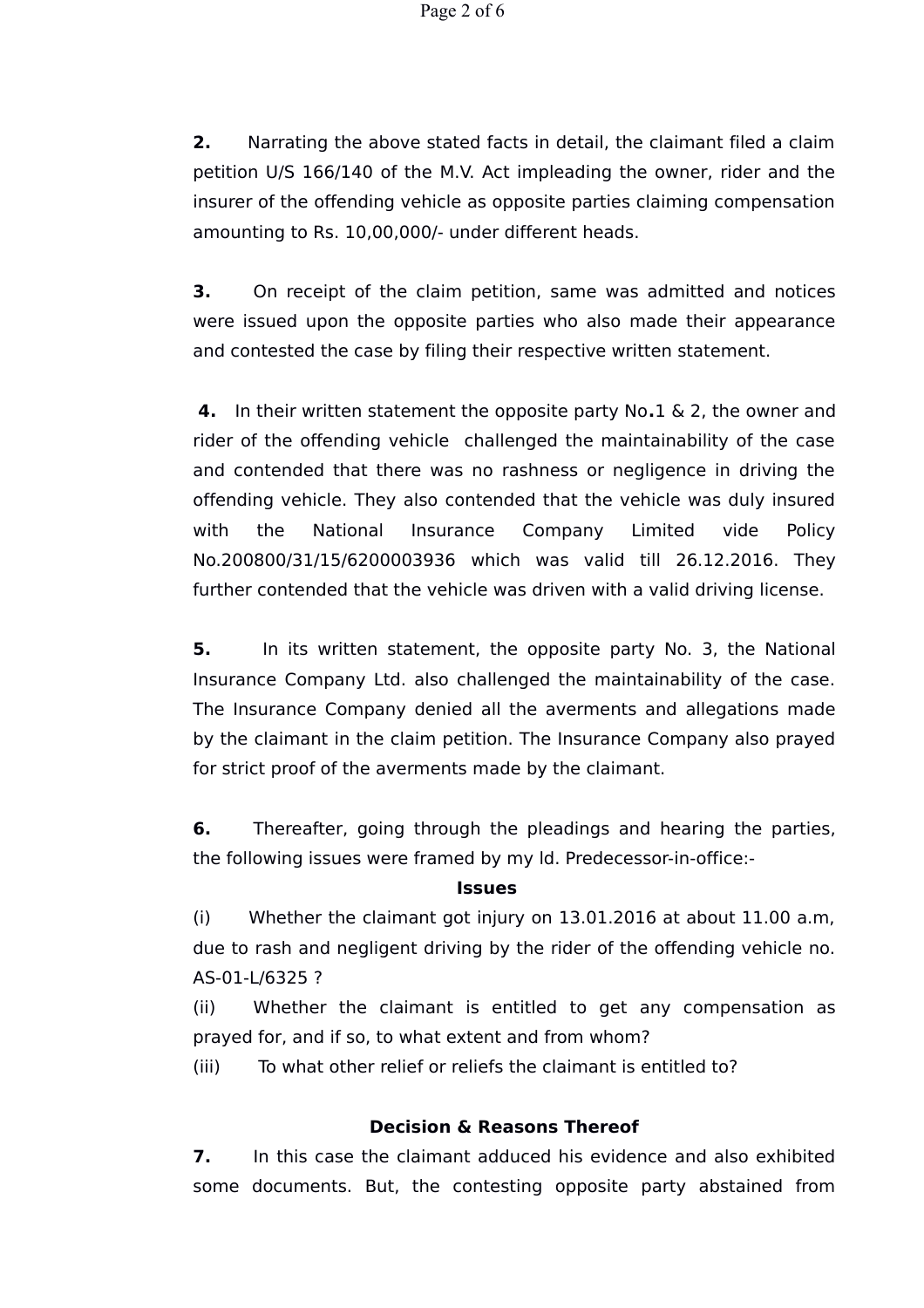adducing evidence. Let me see how far the claimant is successful in establishing his claim.

## **Issue No.1:**

**8.** It is already stated that in his claim petition the claimant alleged that the accident occurred due to rash and negligent driving by the rider of the offending vehicle and it appears that during his evidence also the claimant reiterated the same. During his evidence the claimant narrated that on 13.01.2016 at about 11.00 a.m, he was knocked by the offending vehicle at Jayguru Chowk while he was waiting there for a vehicle. He also narrated that the offending vehicle was driven rashly and negligently. He further narrated that he had sustained serious injuries and immediately after the accident, he was taken to the GMCH, Guwahati where he received treatment from 13.01.12016 to 22.01.2016. The claimant also narrated about his treatment in the Dispur Polyclinic & Nursing Home, Guwahati. The claimant added that procedure was done in his left tibia. The claimant also narrated that he was a businessman and his monthly income was Rs.15,000/ and due to the injuries he could not resume his business for six months. The claimant also exhibited the Accident Information Report in Form 54 and the medical documents. . During his cross-examination, he admitted that he did not lodge any FIR after the accident. He also admitted that he has not exhibited any document relating to his income.

**9.** I have very carefully perused the case record and heard both sides. The ld. Counsel for the claimant argued that the rash and negligent driving by the rider of the offending vehicle has been established and he also tried to draw attention of this Tribunal towards the documents exhibited by the claimant. But opposing his submission, the ld. Counsel for the Insurance Company submitted that the accident occurred due to the fault of the claimant and he is not entitled to any compensation for injury from the Company.

**10.** I have very carefully considered the submission advanced by the ld. Counsels representing both sides and it appears that in this case the accident and the injury of the claimant is neither denied nor disputed by the contesting opposite party. But, the question is whether the accident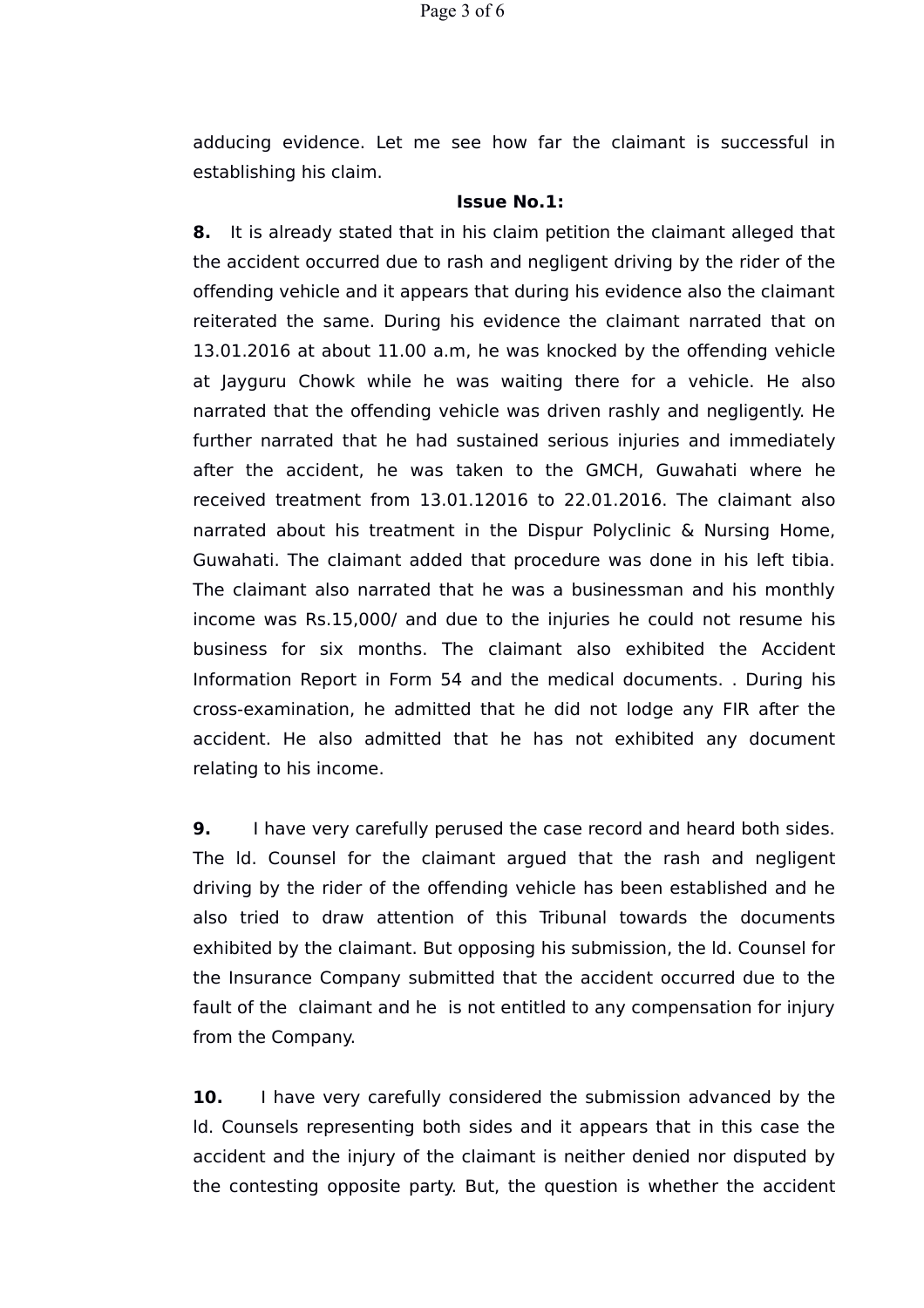occurred due to rash and negligent driving by the rider of the offending vehicle. It appears that similar to his claim petition during his evidence also the claimant narrated about the accident in detail and he also stated that the offending vehicle was driven rashly and negligently. I found that the contesting opposite party could not rebut the evidence of the claimant. The owner and the driver of the offending vehicle have not also adduced rebuttal evidence regarding rash and negligent driving. The Insurance Company has not also adduced rebuttal evidence. Above all, the Exht.1, the accident information report also reveals the involvement of the parties and the vehicle in the accident. As such, it appears that the accident occurred due to the fault of the rider of the offending vehicle. Hence, this issue is decided in favour of the claimant.

### **Issue Nos. 2 & 3**

**11.** While deciding the earlier Issue, it is already seen that the accident occurred due to rash and negligent driving by the rider of the offending vehicle. Now, the question is whether the claimant is entitled to the amount claimed by him as compensation. During his evidence the claimant narrated about the injuries and his medical treatment after the accident. It appears from the medical documents that the claimant was treated in the GMCH and in the Dispur Polyclinic & Nursing Home, Guwahati after the accident. It appears from the Exht.4(1) that the claimant was diagnosed with fracture of mid shaft of left tibia. The claimant also exhibited relevant documents relating to his treatment and it appears that an amount of **Rs.1,38,823/-** was spent for his treatment and there is no doubt that the claimant is entitled to the amount spent during the treatment. Apart from that the claimant is also entitled to be compensated for the pain and suffering undergone by him due to the injuries sustained by him in the accident. Considering the injuries and the sufferings by the claimant, I hold that an amount of **Rs.20,000**/- will be sufficient for the pain and suffering undergone by him due to the accident.

**12.** During his evidence, the claimant also stated about his loss of income for the injuries he had sustained in the accident. The claimant stated that his monthly income was Rs.15,000/-, but he has not exhibited any document relating to his income. But, I hold that a man of the age of the claimant who was about 21 years old at the time of the accident can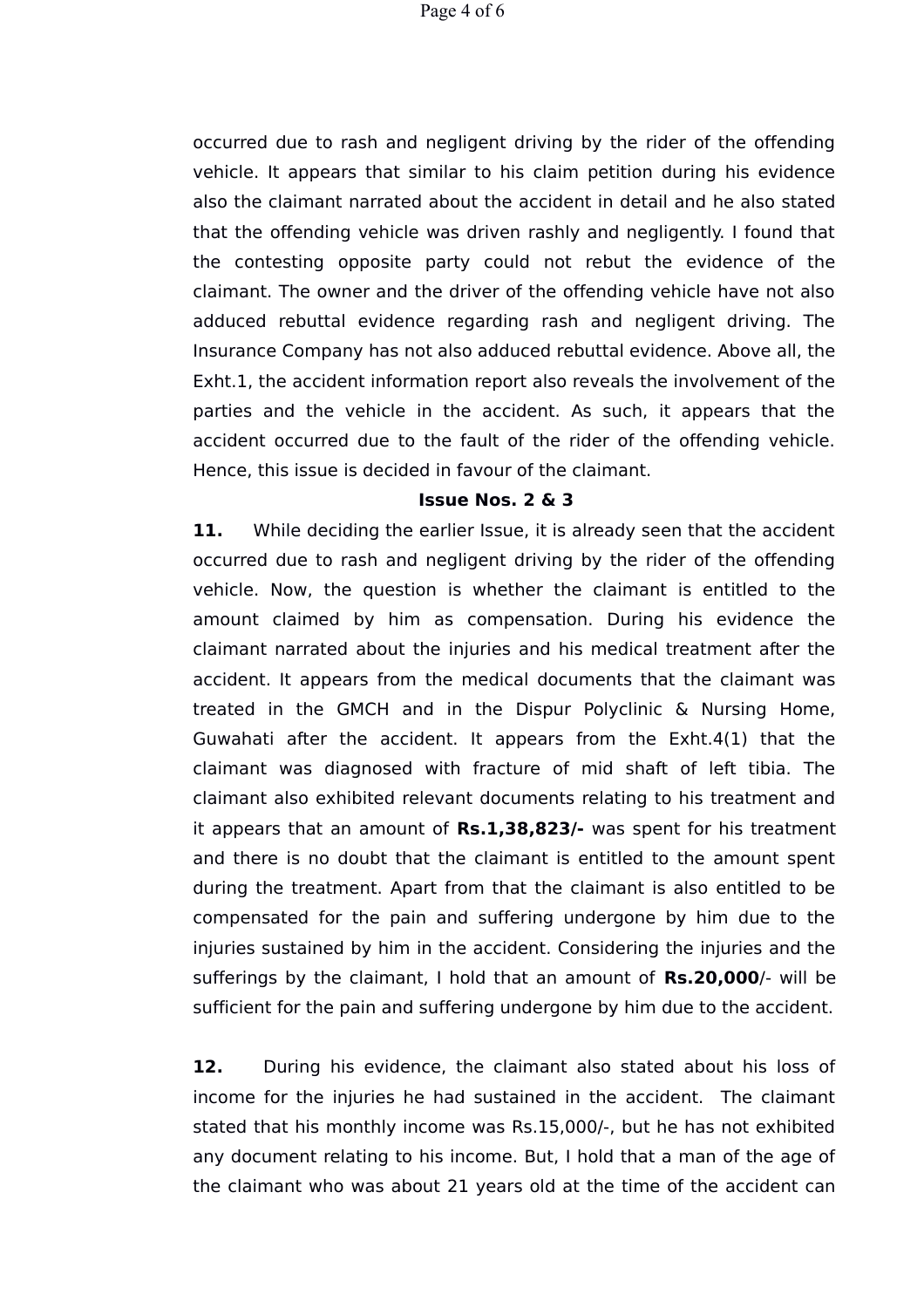easily earn Rs.6,000/- in a month and I hold that for the injures he had sustained he was definitely unable to perform his normal activity at least for a period of two months. As such, I hold that the claimant had to incur loss of Rs.6,000 X 2 = Rs.12,000/- as his monthly income**.** Apart from the above the claimant is awarded **Rs. 10,000/-** for the loss of amenities in life and **Rs.5,000**/-is awarded for special, diet. The claimant is also awarded **Rs.10,000**/- for miscellaneous expenditure like transportation, cost of attendant etc.

**13.** Now, the question is who is to pay the amount of compensation. It appears from the Exht. 1, the Accident Information Report that the rider of the offending vehicle had a valid driving license at the time of the accident and the vehicle was insured with the National Insurance Company Limited vide Policy No.200800/31/15/6200003936 which was valid till 26.12.2016. The insurance company has not also adduced evidence to show that the offending vehicle was not duly insured with it. As such, I hold that the opposite party no 1, the National Insurance Company Limited is liable to pay the compensation.

#### **O R D E R**

**14.** Considering every facts and circumstances, it is hereby ordered that the opposite party no 1, the National Insurance Company Limited shall make the payment of Rs. **1,38,823+20,000+ 12,000+10,000+5,000+10,000 = 1,95,823/-**rounded to **Rs.1,95,800**/- (one lakh ninety five thousand and eight hundred) only in favour of the claimant within 60 days from today with interest  $\omega$  6% per annum from the date of filing of the claim petition on 27.07.2017. Let a copy of the judgment be furnished to all the concerned parties within 15 (fifteen) days from today as per Provisions of Section 168(2) of the M.V. Act. This MAC Case is disposed of on contest.

Given under my hand and seal of this Tribunal at Nalbari on this the **20th Day of February, 2020**.

**Dictated & corrected by me.** 

**Presiding Officer /Member Presiding Officer/ Member M.A.C.T, Nalbari M.A.C.T, Nalbari**